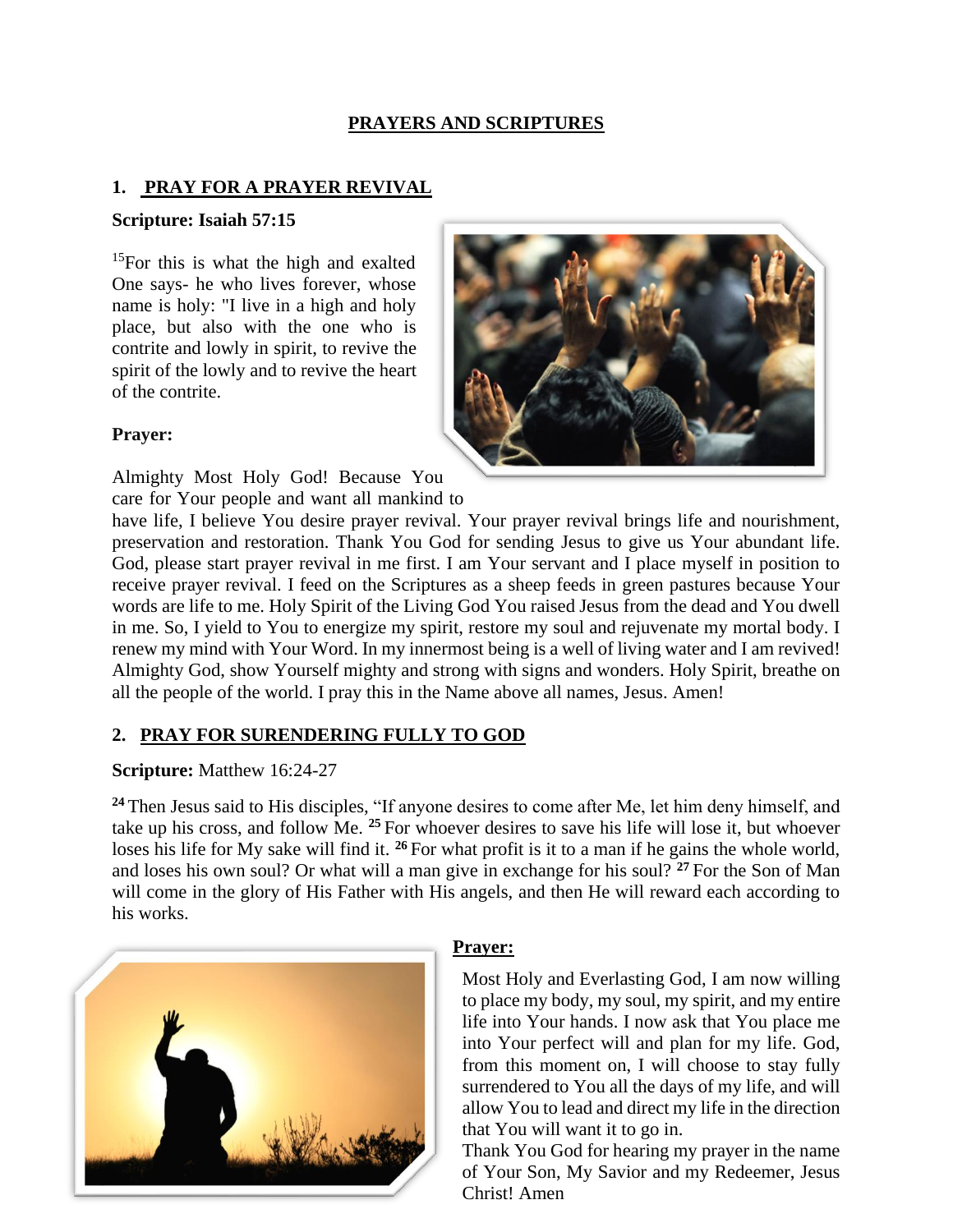#### **Scripture: Romans 12:1**

Therefore, I urge you, brethren, by the mercies of God, to present your bodies a living and holy sacrifice, acceptable to God, which is your spiritual service of worship.

#### **Prayer:**

Merciful God, thank You for showing me the ultimate example of what surrender truly is, through the gift of Your Son, and through the surrender of His life for our sins. You've called me to surrender my all. Help me put my enthusiasm into practice, even when surrender has a name and a face and a measurable cost. I surrender all, and especially that one thing, trusting in the name of the One who surrendered all for me. In the name of Christ Jesus, Amen.



## **3. PRAY FOR CALMNESS**

#### **Scripture: 2 Timothy 1:7**

For God hath not given us the spirit of fear; but of power, and of love, and of a sound mind.

#### **Prayer:**

Holy Spirit, please encircle me. Come hold me safe and secure. Wrap my mind up with your truth, please guide my thoughts, calm my fears and steady my emotions. Lord, I ask if

You would also guide my feelings that I may not be overcome by upset. Please sustain my soul with vision for the future, and hope for tomorrow. Even when my life is filled with difficulties, I know that every difficulty is worthwhile because it brings me closer to you. Please guide me, oh thy Great Jehovah, as I try to remain calm and follow your path in life. This is my prayer in Jesus name, Amen.

### **4. PRAY FOR A CLOSER RELATIONSHIP WITH GOD**

### **Scripture: James 4:8**

<sup>8</sup>Come near to God and he will come near to you. Wash your hands, you sinners, and purify your hearts, you double-minded.

### **Prayer:**

Almighty Everlasting God, I draw close to You today, grateful that You will draw close to me as You have promised in Your Word. I long to dwell in Your presence, and my desire is for a deeper and more intimate relationship with you. I want to know You in every way You can be known. Teach me what I need to learn in order to know you better. I want to know the truth about who You are, because I know that You are near to all who call upon You in truth. I pray this prayer in the name of Jesus Christ, Amen!

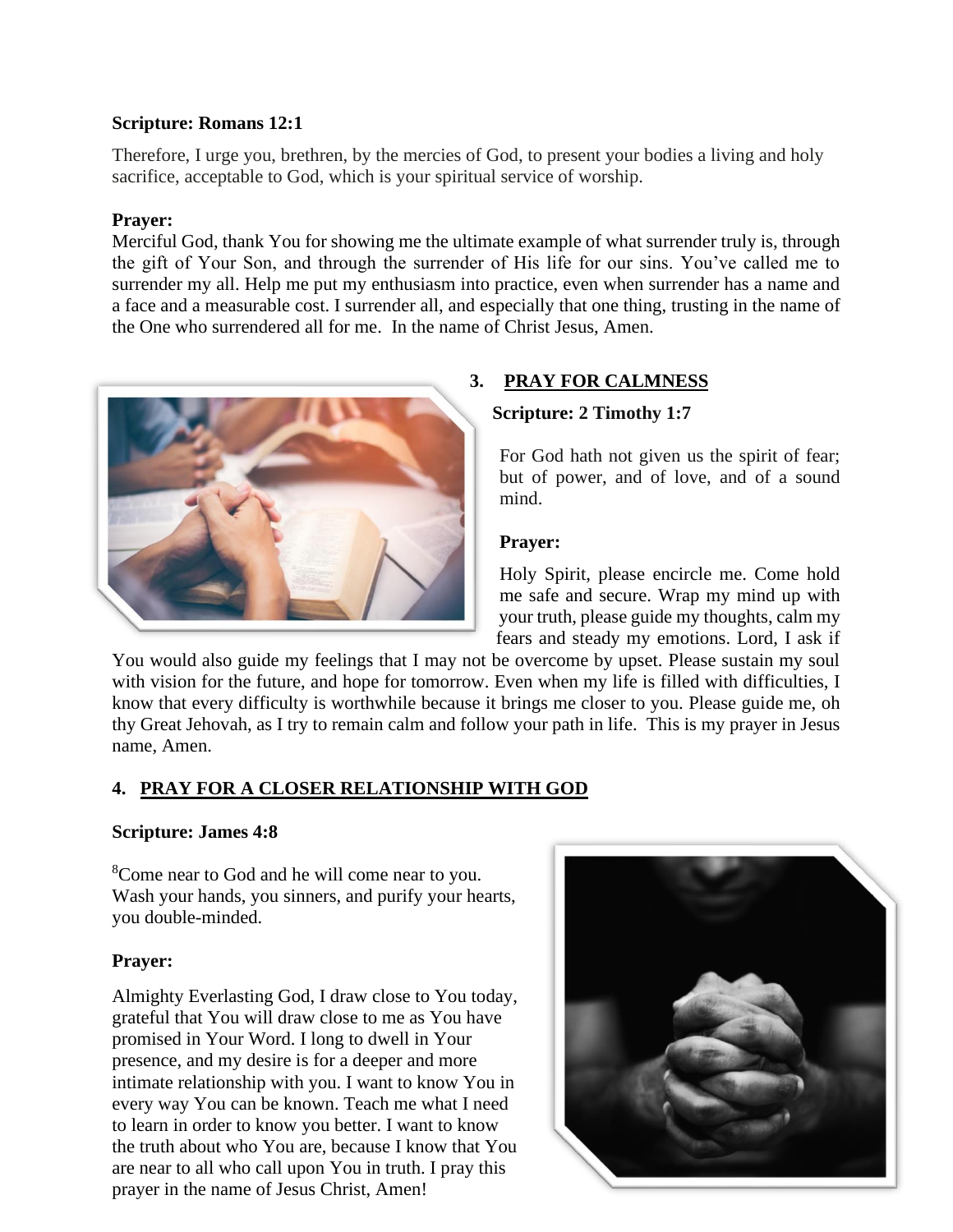## **5. PRAY FOR A CLEANSING AND A BRIGHT HEART BEFORE GOD**

**Scripture: 1 John1:9 -** <sup>9</sup> If we confess our sins, he is faithful and just to forgive us our sins, and to cleanse us from all unrighteousness.

### **Prayer:**

All Wise God of the Universe! I come humbly before You and ask you to cleanse my heart of every fault and renew a right spirit within me. Forgive me for thoughts I have had, words I have spoken, and things that I have done that are not glorifying to You or are in direct contradiction to Your commands. I confess my sins to You and I repent of them. I choose to walk away from this pattern of thought or action and live Your way. Please open my eyes to what I need to see so that I can confess all sin and repent of them. I want to cleanse my hands and purify my heart as you have commanded in Your Word. God, I want to receive your forgiveness so that times of refreshing may come from Your presence. This is my prayer in Jesus Name, Amen!

## **6. PRAY FOR STRENGTH TO STAND AGAINST THE ENEMY**

**Scriptures: Ephesians 6:12 -** <sup>12</sup>For our struggle is not against flesh and blood, but against the rulers, against the authorities, against the powers of this dark world and against the spiritual forces of evil in the heavenly realms.

**2 Thessalonians 3:3 -** The Lord is faithful, who will establish you and guard you from the evil one.

### **Prayer:**

Almighty God, Creator of the Universe! I thank you for sending Your Son to suffer and die on the cross for me, and for Jesus rising again to defeat death and hell. My enemy is defeated because of what You have done. Thank You that you have given me all authority over him. Please show me when I am not recognizing the violation of the enemy in my life. Teach me to use that authority You have given me to see



him defeated in every area. Reveal to me any place in my life where I am walking in disobedience. If I have given the enemy a place in my protective armor through which he can secure a hook, show me so I can rectify it. Gird me with strong faith in You and in Your Word. Help me to fast and pray regularly in order to break any strong hold the enemy is trying to erect in my life. Thank You Lord that I will never be brought down by the enemy as long as I stand strong in You. This is my prayer in the wonderful sweet name of our Lord and Savior, Jesus Christ. Amen!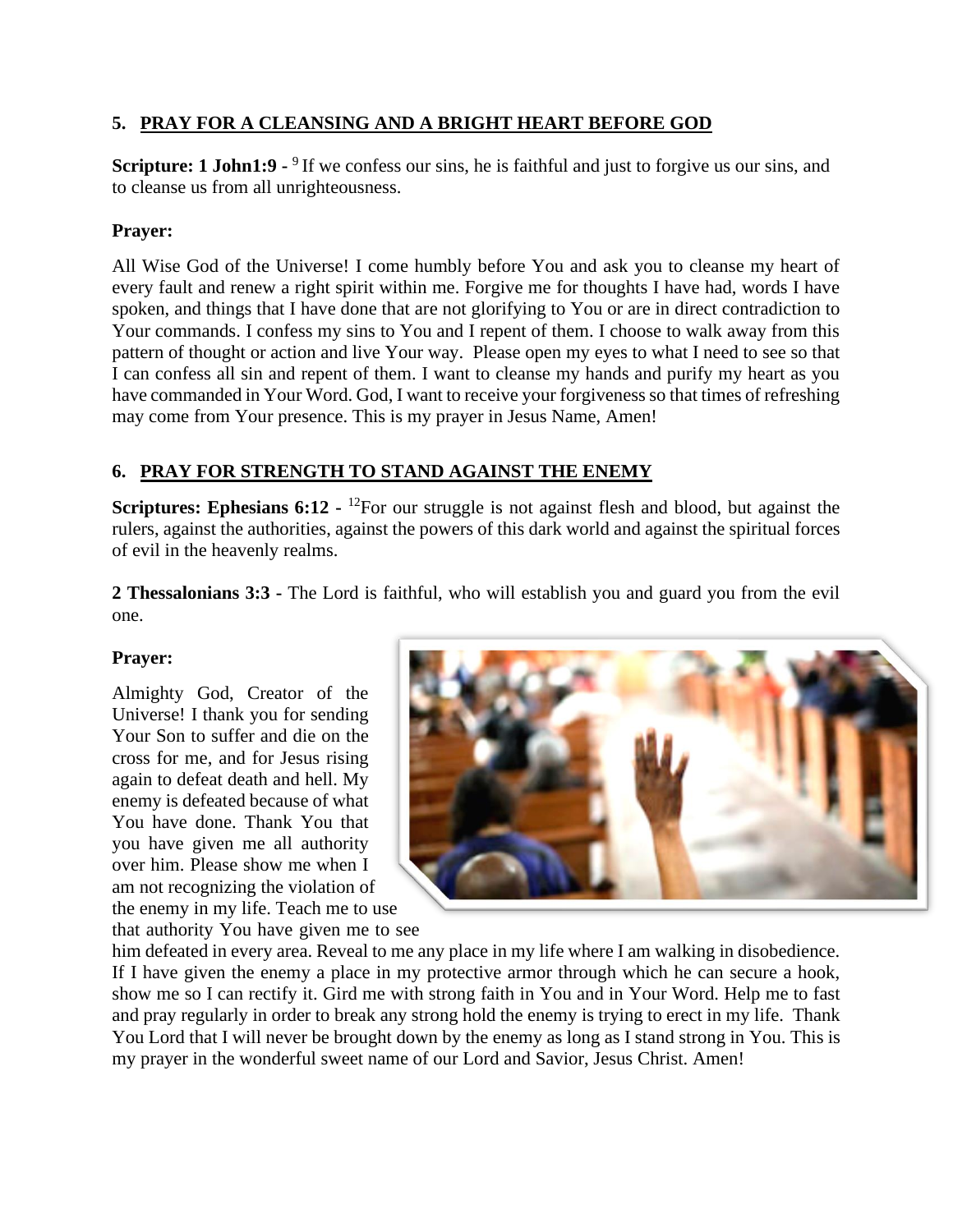

# **7. PRAY FOR HEALTHY GRIEF**

**Scripture: Psalm 27:13-14 - <sup>13</sup>**I would have despaired had I not believed that I would see the goodness of the LORD In the land of the living. **<sup>14</sup>** Wait for and confidently expect the LORD; Be strong and let your heart take courage; Yes, wait for and confidently expect the LORD.

# **Prayer:**

O God, I come to You filled with hurt and sadness and even anger because of my great loss. Lord I know that You have a plan for each of our lives but I am in such pain and grief that it is hard to focus on the truth that You do care and that You have had to face deep grief and loss too. Lord my hurt and pain runs deep and I feel that my heart is breaking. I ask you to touch my hurting heart. I know Lord that You are the God of comfort and that You have been with me every step of the way and ask You to draw ever closer to me at this time for I feel that my whole world has been shattered. I find it hard when people who don't understand try to say words that they think are comforting but sometimes it makes the hurt even worse and I feel hurt and so very, very alone. Lord I know it is true that in time the pain will lessen but please be with me, hold me close and stead me for I know that without You I could not face another day or another hour. I know in Whom I believe and confident that You will bring good out of this and to You be all the praise and glory. Thank You for all You are to me and may I rest in You in Jesus name, I pray. Amen!

# **8. PRAY TO WALK IN GOD'S WISDOM AND HIS PERFECT WILL**

**Scripture: 1 Corinthians 1:30 -** <sup>30</sup>It is because of him that you are in Christ Jesus, who has become for us wisdom from God-that is, our righteousness, holiness and redemption.

### **Prayer:**

Dear Merciful God! I asked You to give me a complete understanding of what You want to do in my life, and I ask You to make me wise with spiritual wisdom. Then the way I live will always honor and please You, and I will continually do good, kind things for others. I pray that I may be active in sharing my faith, so that I will have a full understanding of every good thing I have in Christ. God, I trust in and rely on You, in the name of Jesus, Amen!

**Scripture: [Colossians 1:9](http://www.biblica.com/en-us/bible/online-bible/niv/colossians/1/) -** <sup>9</sup>For this reason, since the day we heard about you, we have not stopped praying for you. We continually ask God to fill you with the knowledge of his will through all the wisdom and understanding that the Spirit gives

# **Prayer:**

Lord, I pray You will fill me with the knowledge of Your will in all wisdom and spiritual understanding. Help me to walk in a worthy manner, fully pleasing to You, being fruitful in every good work and increasing in the knowledge of Your ways. Guide my step. As I draw close and walk in intimate relationship with You each day, I pray You will get me where I need to go. I want to move into all You have for me and become all You made me to be by walking in your perfect will for my life now. In Jesus sweet name I pray. Amen!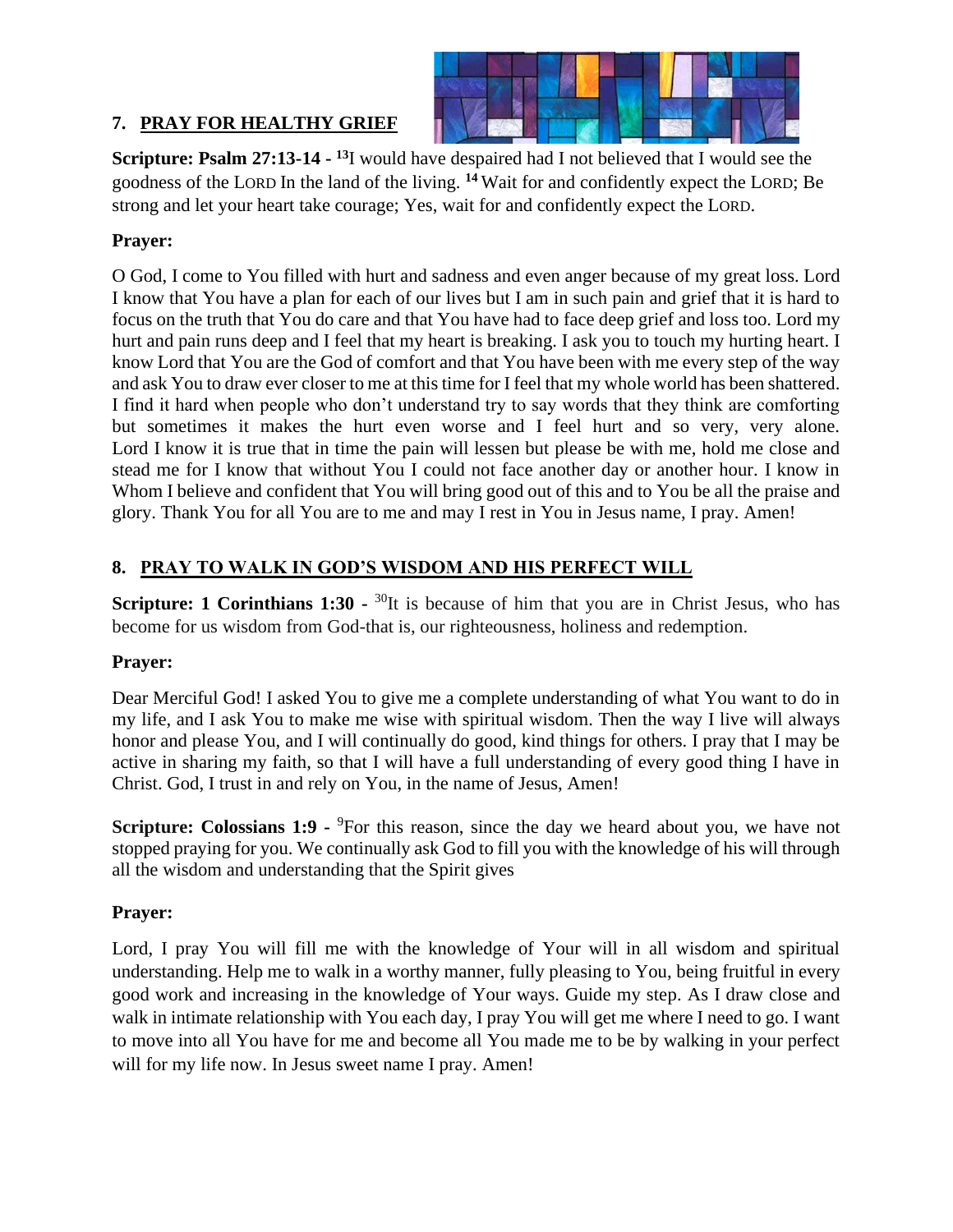

### **9. PRAY FOR GUIDANCE IN ALL YOUR RELATIONSHIPS**

**Scripture: Amos 3:3 -** Do two walk together unless they have agreed to do so?

### **Scripture: Ephesians 2:13-15**

 $14$ For he himself is our peace, who has made the two groups one and has destroyed the barrier, the dividing wall of hostility, <sup>15</sup>by setting aside in his flesh the law with its commands and regulations. His purpose was to create in himself one new humanity out of the two, thus making peace,

## **Payer:**

Faithful Loving God, I lift up every one of my relationships to You and ask You to bless them. I pray that each one would be glorifying to You. Help me to choose my friends wisely so I won't be led astray. Give me discernment and strength to separate myself from anyone who is not a good influence. I release all my relationships to You and pray that Your will be done in each one of them. May forgiveness and love flow freely between us. Make me to be Your light in all my relationships.

# **10. PRAY FOR GOD'S PROTECTION**

**Scripture: Isaiah 54:17 -** 17 No weapon forged against you will prevail, and you will refute every tongue that accuses you. This is the heritage of the servants of the LORD, and this is their vindication from me," declares the LORD.

# **Prayer:**

Merciful God, I pray for Your hand of protection to be upon me. Keep me safe from any accidents, diseases, or evil influences. Protect me wherever I go. Keep me safe in planes, cars, or any other means of transportation. I trust in Your Word, which assures me that You are my rock, my fortress, my deliverer, my shield, my stronghold, and my strength in whom I trust. Thank you for Your promises of protection. I lay claim on them this day! This is my prayer in Jesus Name. Amen

# **11. PRAY FOR FREEDOM FROM NEGATIVE EMOTIONS**

**Scripture: Psalm 94:19 -** <sup>19</sup>When anxiety was great within me, your consolation brought me joy.

# **Prayer:**

Faithful Loving God, help me to live in Your joy and peace. Give me strength and understanding to resist anxiety, anger, unrest, depression, bitterness, hopelessness, loneliness, fear and guilt. I refuse to let my life be brought down by negative emotions such as these. I know You are a better quality of life for me than that. When I am tempted to give in to them, please show me Your truth. This is my prayer, in Jesus Name. Amen

# **12. PRAY FOR COMFORT IN TIMES OF TROUBLE**



**Scripture: [Psalm 4:1](http://www.biblica.com/en-us/bible/online-bible/niv/psalm/4/) -** <sup>1</sup>Answer me when I call to you, my righteous God. Give me relief from my distress; have mercy on me and hear my prayer.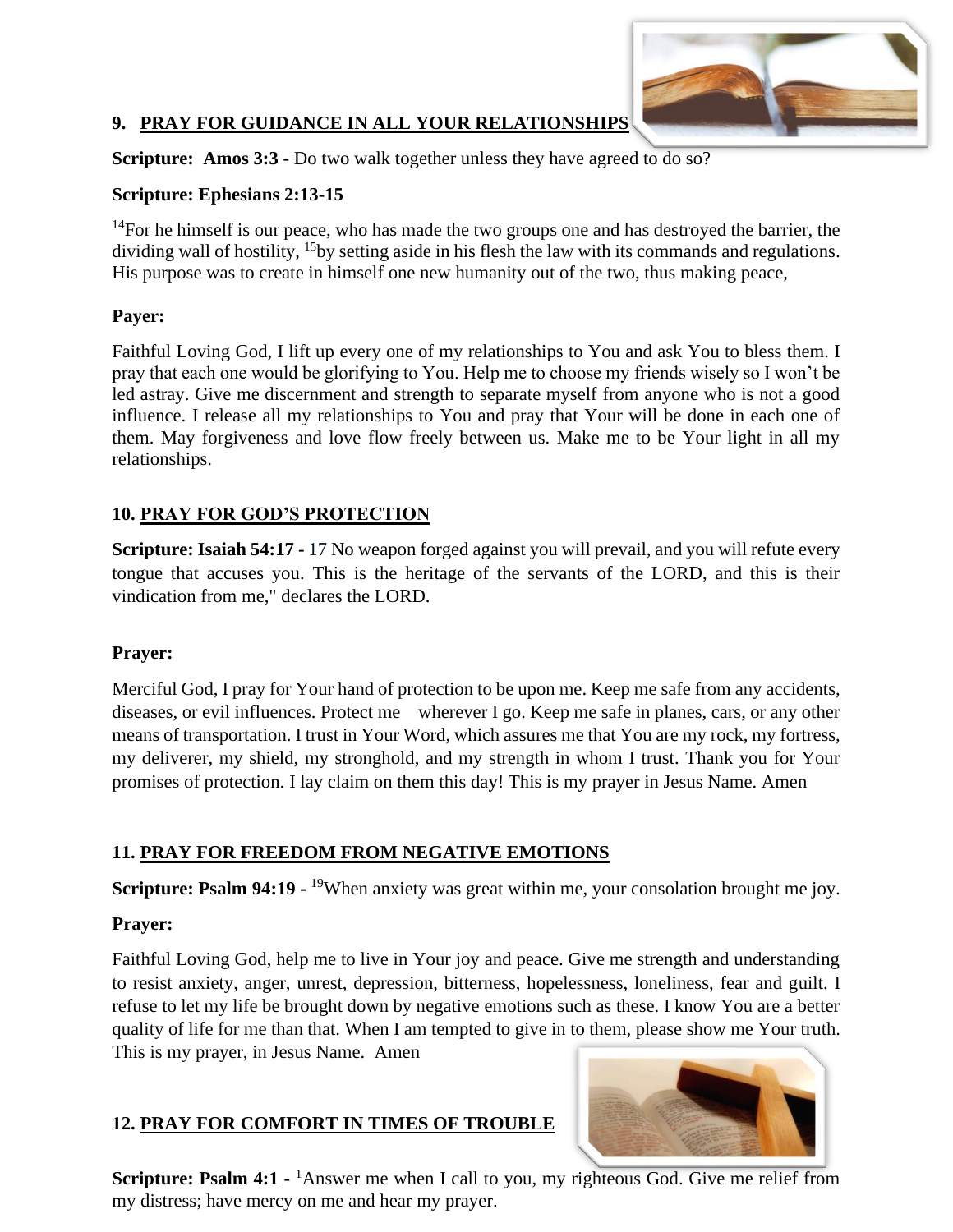#### **Prayer:**

Almighty and Everlasting God, help me to remember that no matter how dark my situation may become, You are the light of my life and can never be put out. No matter what dark clouds settle on my life, You will lift me above the storm and into the comfort of Your presence. Only You can take whatever loss I experience and fill that empty place with good. Only You can take the burden of my grief and pain and dry my tears. Help me to give thanks to you in all things, knowing that you reign in the midst of all of them. Thank You that You have sent Your Holy Spirt to be my Comforter and Helper. Please remind me of that in the midst of difficult times. This is my prayer in the name of Your son, our Savior and Redeemer, Jesus Christ! Amen.

## **13. PRAY TO RESIST THE TEMPTATION TO SIN**

**Scripture:** James 1:12 - Blessed is the man who endures temptation for when he has been approved, he will receive the crown of life which the Lord has promised to those who love Him.

#### **Prayer:**

Merciful God, help me to be strong in my mind and spirit so I don't fall into any traps of the enemy. Do not allow me to be led into temptation, but deliver me from the evil one and his plans for my downfall. In the name of Jesus, I break any hold temptation has on me. Please keep me strong and able to resist anything that would tempt me away from all You have for me. Thank You Lord that You will deliver me out of all temptation and keep it far from me. This is my prayer, In the wonderful sweet name of Jesus Christ! Amen

### **14. PRAY FOR GOD TO TAKE YOU DEEPER IN THE WORD**



### **Scripture: Psalm 119:133**

With my whole heart I seek you; let me not wander from your commandments! I have stored up your word in my heart, that I might not sin against you. Blessed are you, O Lord; teach me your statutes!

#### **Prayer:**

Merciful God, I thank You for Your Word. It is food to my soul, and I can't live without it. Enable

me to truly comprehend its deepest meaning. Give me greater understanding than I have ever had before, and reveal to me the hidden treasurers buried there. I pray that I will have a heart that is teachable and open to what You want me to know. I desire Your instruction. Please teach me so I may learn. Help me to be diligent to put Your Word inside my soul faithfully every day. Show me where I'm wasting time that could be better spent reading your Word. Give me the ability to memorize it. Engrave it in my mind and heart. Make it become a part of me. Change me as I read it. Lord, guide, perfect, and fill me with Your Word this day. This is my prayer in the marvelous sweet name of our Lord and Savior Jesus Christ! Amen.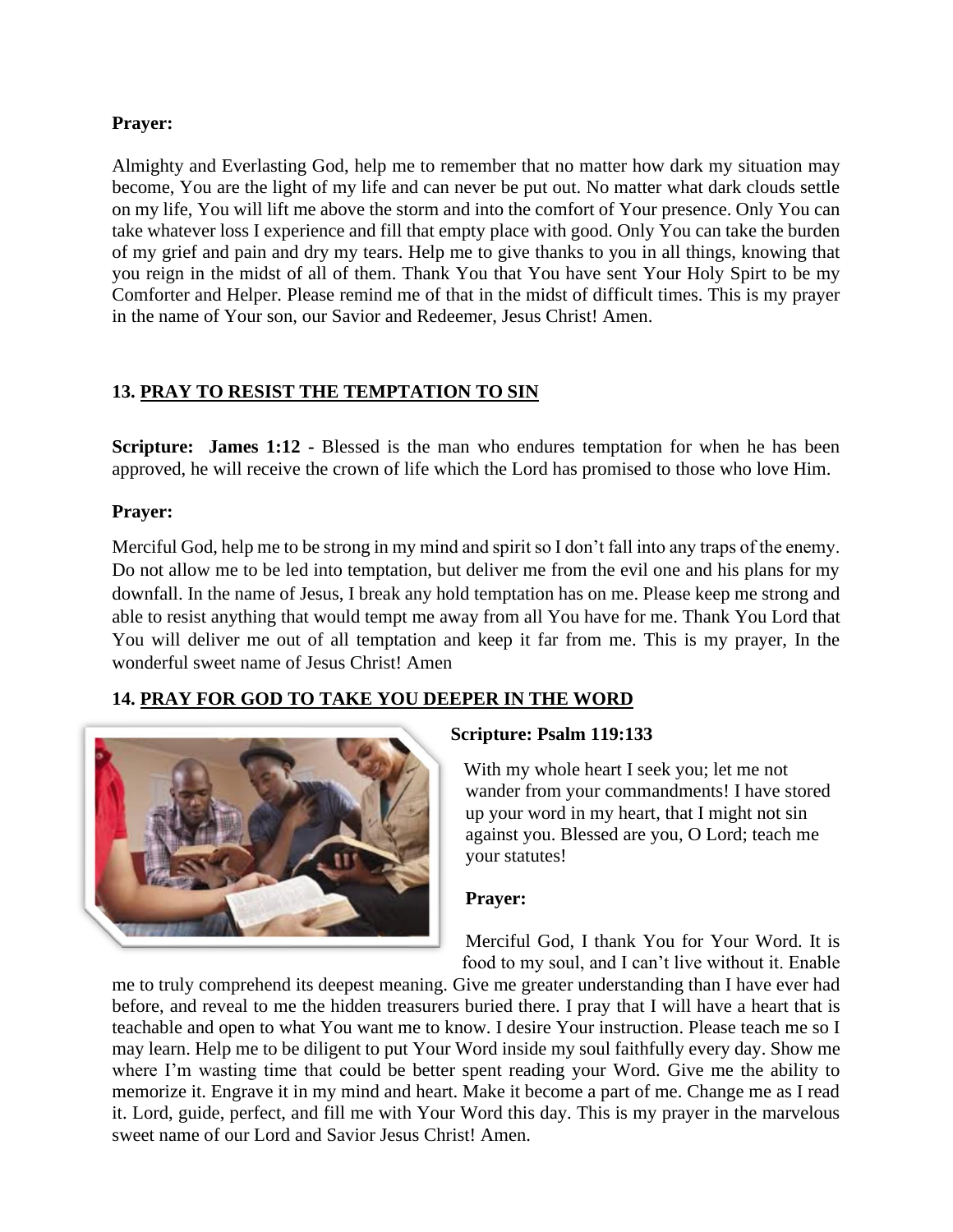### 15. **Pray for our Country:**

**Scripture: Deuteronomy 28:1 - "And if you faithfully obey the voice of the LORD your God,** being careful to do all his commandments that I command you today, the LORD your God will set you high above all the nations of the earth."

**PRAYER:** Almighty God, bless this our land and nation and may we be defended by justice, good laws, love amongst ourselves and good neighborliness. Guide, Guard and protect us from fear, confusion, natural and man-made calamities and all wars, except the war of fighting the evil one. Shower Your wisdom and love to all our leaders including our president and other leaders in the government and also our statesmen, so that they may have good vision to steer us into a Peaceful, Loving, United and [Prosperous](https://catholicreadings.org/catholic-prayers/prayer-to-be-more-productive/) nation.

## **16. Pray for Body, Mind and Soul Renewal**

**Scripture: 1 Thessalonians 5:22-23 – 22** reject every kind of evil. <sup>23</sup> May God himself, the God of peace, sanctify you through and through. May your whole spirit, soul and body be kept blameless at the coming of our LORD Jesus Christ.

**PRAYER:** "God, I come before you today in need of Your healing touch. In You all things are possible. Hold my heart within Yours, and renew my mind, body, and soul. I am lost, but I come to You with grace. You gave us life, and You also give us the gift of infinite joy. Give me the strength to move forward on the path You've laid out before me. God, guide me towards better health, and give me the wisdom to identify those You've placed around me to help me get better. In Your name I pray, Amen."

### **17. Pray for a Troubled Marriage**

**Scripture # 1: Philippians 4:13 -** I can do all things through him who strengthens me.

Scripture #2: [1 Peter 5:6-8](http://www.biblica.com/en-us/bible/online-bible/niv/1-peter/5/) <sup>6</sup>Humble yourselves, therefore, under God's mighty hand, that he may lift you up in due time. <sup>7</sup>Cast all your anxiety on him because he cares for you. <sup>8</sup>Be alert and of sober mind. Your enemy the devil prowls around like a roaring lion looking for someone to devour.

**PRAYER:** Merciful God, I ask to be filled with Your courage and strength. I ask to live by every word that comes from Your mouth and speak boldly about what You can and will do. The threats against my marriage are tiny compared to Your great power.



Father, Joshua put his godless enemies to death. He heard Your voice and obeyed You. God, You gave him authority to do Your will. He asked the sun to stand still, and You made it happen for the glory of Your name and the [protection](https://catholicreadings.org/catholic-prayers/morning-prayer-for-protection-and-safety/) of Your people. Teach me, Father, to exercise the authority You have given to me. Teach me to hear Your voice and respond without hesitation. Make me brave Lord. Use me to fight against the enemies of our marriage in prayer using the power of Your Spirit. I believe You are able, Lord. Please [help](https://catholicreadings.org/catholic-prayers/prayer-for-help-prayer-to-god-for-help/) me in my unbelief. With faith in Jesus' blood and righteousness, I pray. Amen.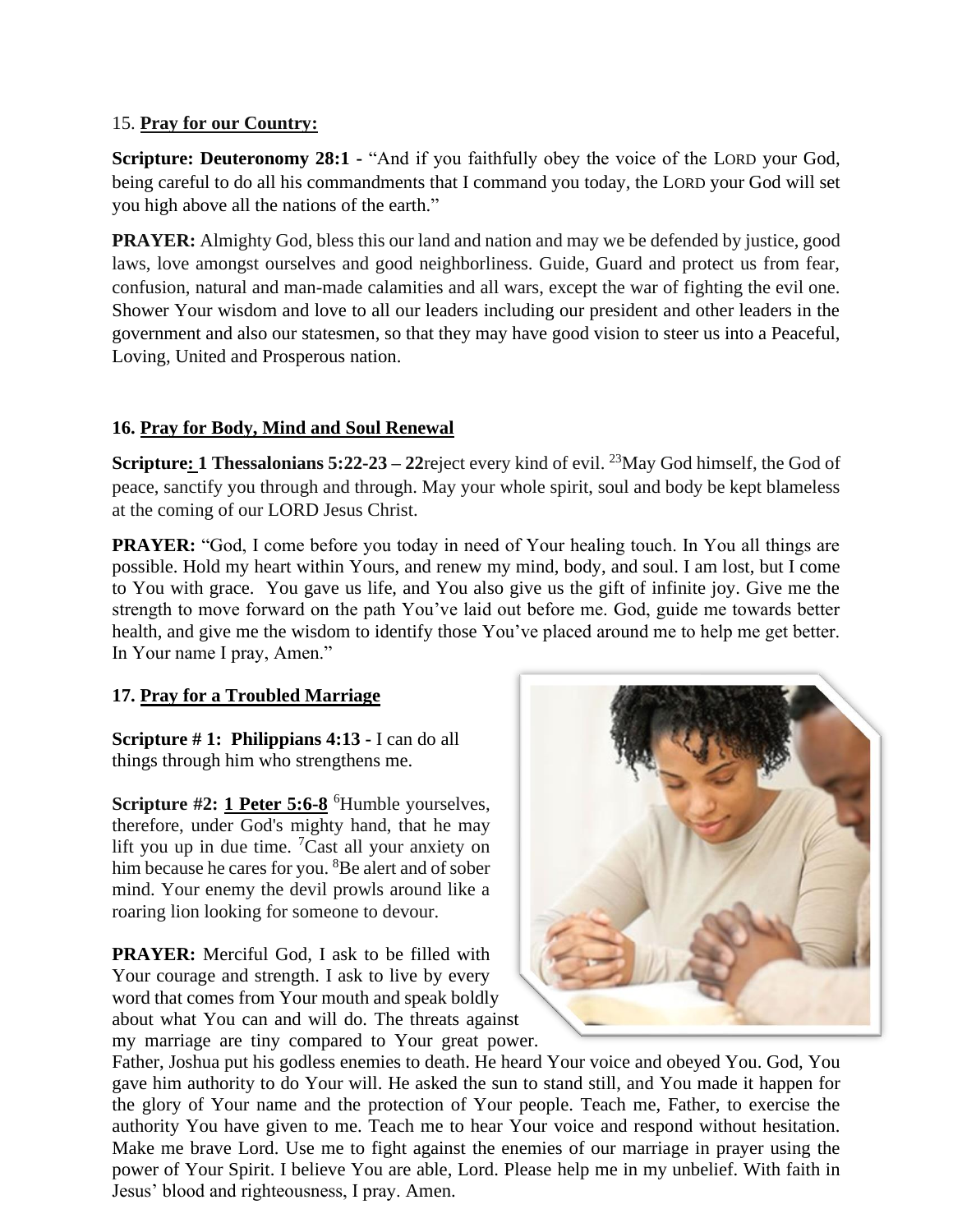## **18. Pray for God's Presence in Your Life**

**Scripture: Psalm 27:8 -** *"*When You said 'Seek My face,' My heart said to You, 'Your face, LORD, I will seek*'*

## **PRAYER:**

Dear Father, I pray that You will visit us, and make Your presence known in my life and in my city. Give me [faith](https://www.crosswalk.com/faith/) to believe that You can change my city through prayer and through acts of love and compassion. Let Your Kingdom come on earth as it is in heaven. Help me to cultivate Your presence in my life. I choose to partner with You for transformation in my city. Help me to contend for my city in prayer with others. Remove the distractions in my life that keep me from Your presence I repent of any pride or personal idols that have taken me away from having you in first place and being completely Yours. Take away any luke-warmness in my heart and set me on fire for You. In the blessed name of Jesus, Amen.

### **19. Pray When There are no Words**

**Scripture: Luke 4:38 -** <sup>38</sup> Jesus left the synagogue and went to the home of Simon. Now Simon's mother-in-law was suffering from a high fever, and they asked Jesus to help her.

#### **PRAYER**:

Dear God, sometimes when a loved one is ill, it is difficult to find the words to pray, or to know how to ask for Your help. I realize that You are with me even though words escape me. God, I know You hear my heart and that the Spirit will intercede for me and carry my requests to You. Thank you God for You are my Rock, my Savior and my Strength. Thank you for the peace of knowing that everything will be okay. Jesus name, Amen.

#### **20. Pray When You Don't Know What to Do**

**Scripture: Psalm 139:23 -** Search me, O God, and know my heart.

**PRAYER**: Dear Lord, when I'm facing a difficult decision and am not sure which direction to take, please light my path and help me make the right choice. Please remove all doubts so that I may trust and follow Your guidance. You are my Rock, my savior, and my Deliverer. Please be with me as I move forward in this time of confusion and difficulty. Above all, may Your will be done on earth, and in my life, as it is in heaven. In Jesus name, I pray. Amen

#### **21. Pray When God Seems Silent**

**Scripture: Psalm 22:1-2:** <sup>1</sup>My God, my God, why have you forsaken me? Why are you so far from saving me, so far from my cries of anguish?  $2\text{My God}$ , I cry out by day, but you do not answer, by night, but I find no rest.

**PRAYER:** Dear Lord, in quiet times, when I doubt that You are near; hold me close and comfort me. Even if I don't feel it, I know you are developing a deeper faith and a greater knowing. I will wait patiently for Your perfect timing. As you reassure me, I know there is nothing to fear. This is my prayer, in the name of Jesus. Amen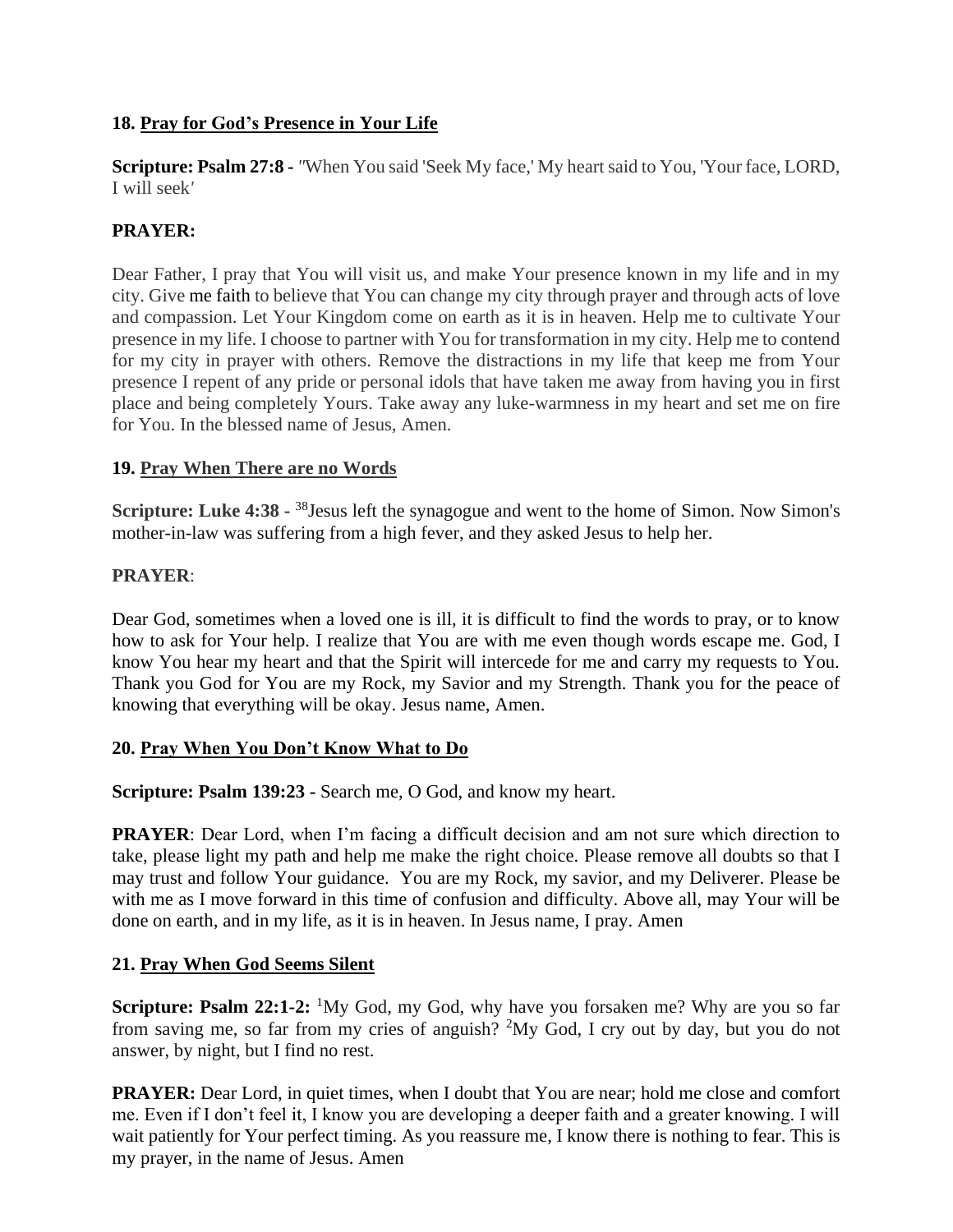# **22. Pray to not Focus on Fleeting Things**

**Scripture: John 6:27** (NLT) But don't be so concerned about perishable things like food. Spend your energy seeking the eternal life that the Son of Man can give you. For God the Father has given me the seal of his approval."

**PRAYER:** Dear Lord, thank You for being the Bread of Life! You fulfill all my needs. Thank You for reminding me what is truly important like living a life of faith and opening my heart to the spiritual sustenance that You offer. In Jesus sweet name, Amen.

## **23. Pray to Fight Temptation**

**Scripture: Hebrews 2:18 (**NIV) Because he himself suffered when he was tempted, he is able to help those who are being tempted.

**PRAYER:** Dear Heavenly Father. Thank you for helping me to focus on the bigger picture than what I am going through. Knowing and using Your Word has equipped me to resist whatever trials I'm facing. God, my faith and my relationship with You is more important than any temptation. Thank you for God for working on my behalf. In Jesus name, Amen.

## **24. Pray for Healing from Abuse**

Scripture: **Corinthians 10:13** No temptation has overtaken you that is not common to man. God is faithful, and he will not let you be tempted beyond your ability, but with the temptation he will also provide the way of escape, that you may be able to endure it.

**PRAYER:** Dear Lord, thank you for guiding me through the steps to emotional wholeness. You have begun a good work in me, and You will perform it until the day of Christ Jesus. You are the Truth that make me free. I desire to live according to the Spirit of life in Christ Jesus. In the name of Jesus, I pray. Amen.

### **25. Pray for a Job Interview**

**Scripture: Philippians 4:19** - <sup>19</sup>And my God will meet all your needs according to the riches of his glory in Christ Jesus.

PRAYER: Dear Heavenly Father, please fill me with the Holy Spirit and Your steady embrace when I feel nervous. As I am asked questions, give me knowledge and clarity to answer in an honest and inspired way. I pray that You will give me Your **peace** in my heart and help me to ready myself for the questions they will be asking me. God, I am thankful that you brought this job opportunity my way. I am grateful and I glorify Your name. In Jesus name I pray, Amen.

# **26. Pray for Understand God's Word**

**Scripture: [Psalm 119:130-132](http://www.biblica.com/en-us/bible/online-bible/niv/psalm/119/)** <sup>130</sup>The unfolding of your words gives light; it gives understanding to the simple.  $^{131}$ I open my mouth and pant, longing for your commands.  $^{132}$ Turn to me and have mercy on me, as you always do to those who love your name.

**PRAYER:** Dear Lord, thank you for giving me the opportunity to open Your Word and discover who You are. Thank you for revealing Yourself through Your sacred Word. Lord, please give me wisdom as I approach and read your Word. You promise us that we only have to ask for wisdom to receive it. Help me discern the truth of the text. Help me not rely on my own understanding but Yours. Thank You God for the clarity, encouragement and hope your Word brings. In Jesus' Name I pray, Amen."